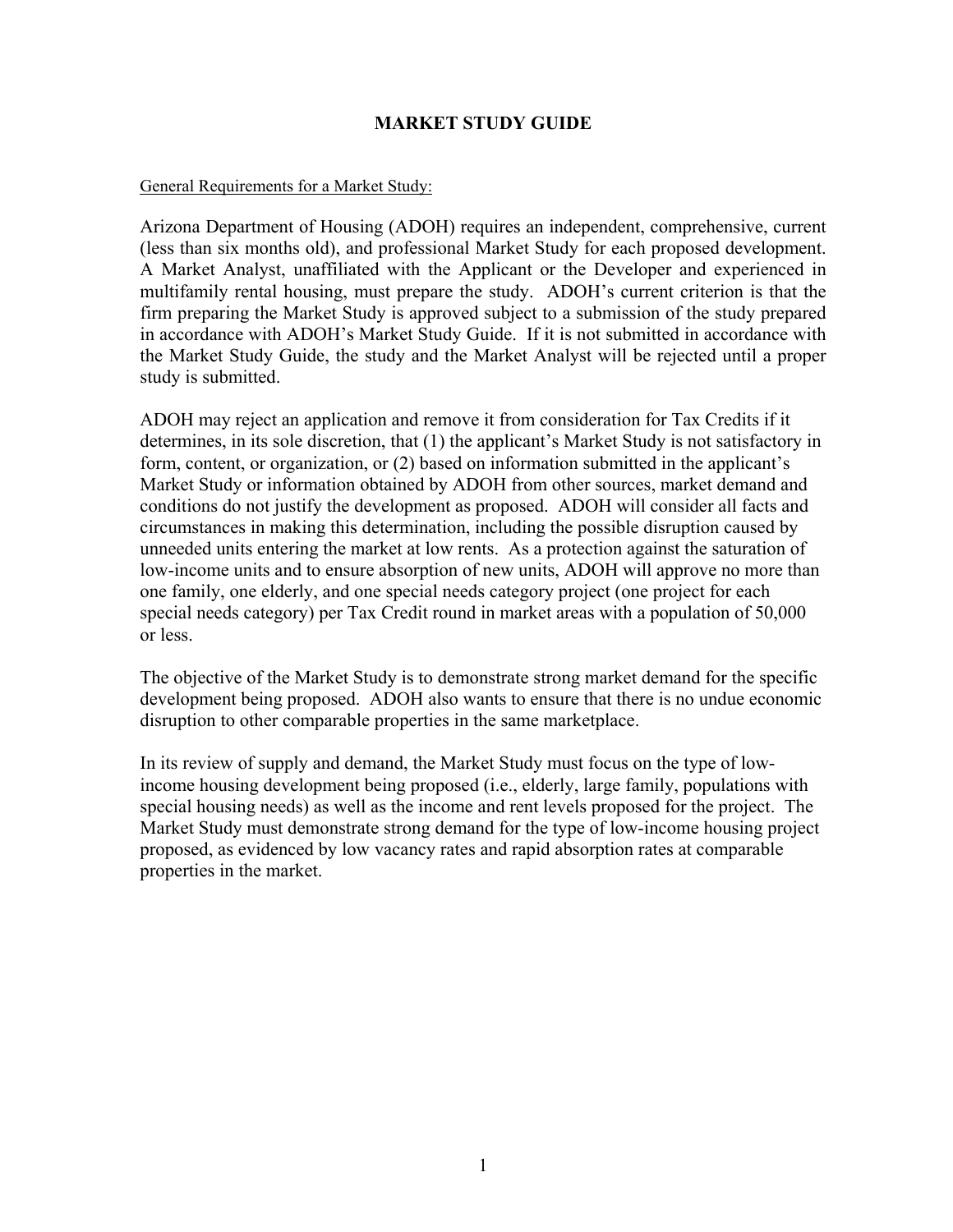The Market Analyst is required to solicit the views of appropriate local government officials (planning, housing, or economic development officials) concerning demand for the proposed development in the sub-market and to record the views of the government officials in the Market Study. The Applicant must provide these officials a copy of the Market Study as soon as it is available. For Arizona communities of 100,000 population or more, the appropriate officials are:

| City of Phoenix    | Liz DeMichael                         | $(602)$ 262-4785   |
|--------------------|---------------------------------------|--------------------|
| City of Tucson     | Emily Nottingham                      | $(520)$ 791-4171   |
| City of Mesa       | <b>Bryan Raines</b>                   | $(480)$ 644-3381   |
| City of Glendale   | Gloria Santiago-Espino (623) 930-2180 |                    |
| City of Scottsdale | Paul Ludwick                          | $(480)$ 312-7408   |
| City of Tempe      | <b>Timothy Klont</b>                  | $(480)$ 350-8948   |
| City of Chandler   | Kurt Knutson                          | $(480) 782 - 3200$ |
| Town of Gilbert    | Carl Harris                           | $(480)$ 503-6893   |

In addition, the local government entity must submit a letter commenting specifically on the conclusions of the Market Study concerning the demand for this specific development in the market area and detailing any disagreements it may have with the Market Study. The Applicant will be made aware of any such disagreement so that the Market Analyst can issue a response.

All assumptions and sources of data used within the Market Study must be clearly documented. All demographic tables are to include both the numbers and correlating percentages.

Following its review of the Market Study, ADOH, in its sole discretion, may request additional market information from the Applicant, the Applicant's Market Analyst, or another Market Analyst and possibly additional comment from the local government before reserving Tax Credits.

ADOH receives a large number of Market Studies as part of the application process for financing and requests for rental housing Tax Credits. By requiring specific information in all Market Studies, ADOH will be able to assess housing needs in competing communities through a comparison of similar characteristics. By requiring that all Market Studies be prepared in accordance with a specific outline, ADOH will be able to perform a more comprehensive and expeditious review.

The following Market Study Outline establishes the minimum requirements of ADOH. Market Analysts are expected to include any additional information they consider pertinent to the analysis.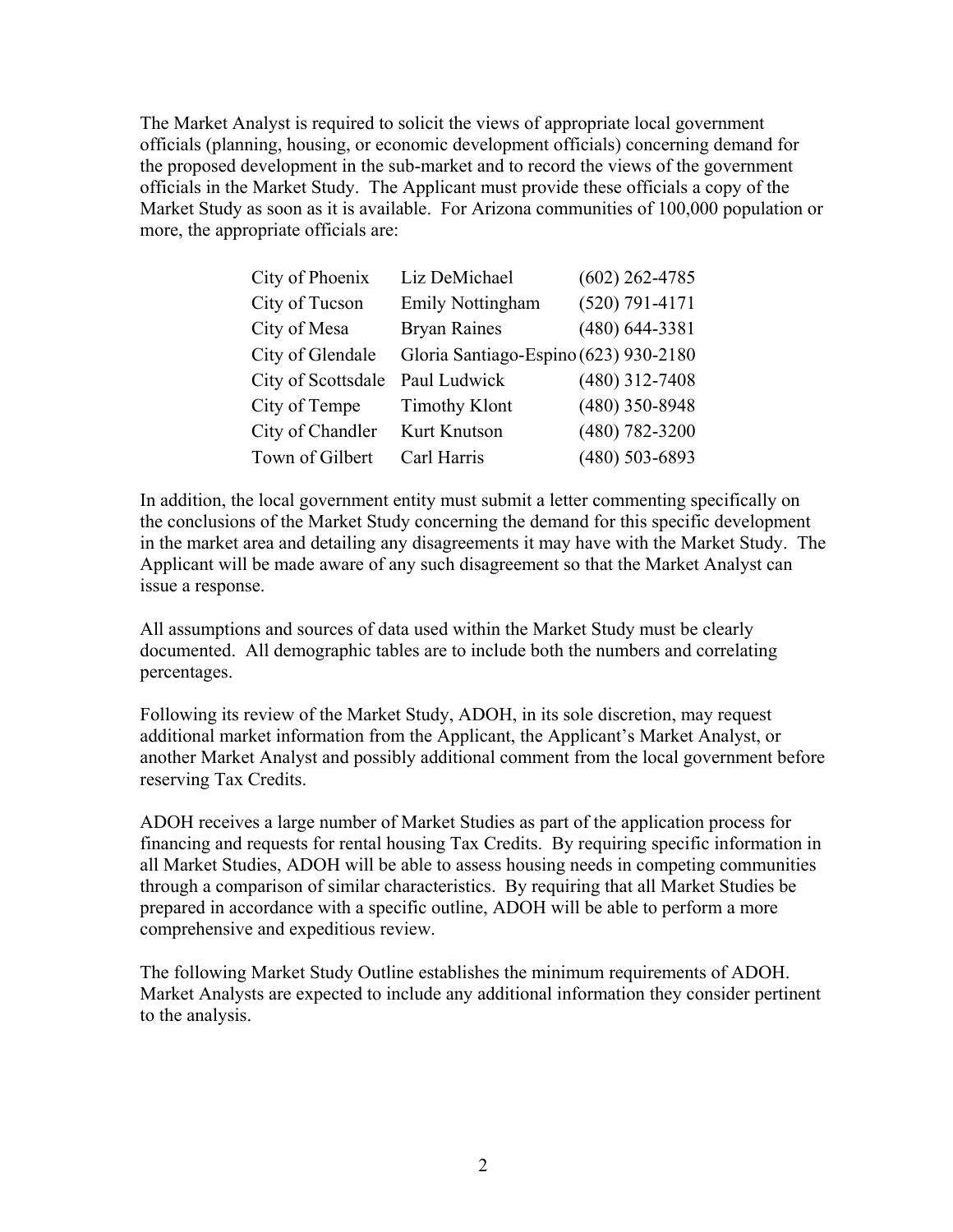# Market Study Outline:

The Market Study is to be prepared based on the following outline:

# **Table of Contents**

|             |             |                                     | <b>PAGE</b> |
|-------------|-------------|-------------------------------------|-------------|
| $I_{\cdot}$ |             | Introduction                        | $I-1$       |
|             | A.          | Objectives of the Market Study      | $I-1$       |
|             | <b>B.</b>   | Qualifications of the Analyst       | $I-$        |
|             | $C_{\cdot}$ | Certification Letter                | $I_{-}$     |
| II.         |             | <b>Executive Summary</b>            | $II-1$      |
| Ш.          |             | Proposed Project Summary            | $III-1$     |
|             | A.          | <b>Project Description</b>          | $III-1$     |
|             | <b>B.</b>   | Proposed Unit and Project Amenities | $III$ -     |
| IV.         |             | Proposed Site Analysis              | $IV-1$      |
|             | A.          | <b>Site Description</b>             | $IV-1$      |
|             | <b>B.</b>   | Site Access and Visibility          | $IV_{-}$    |
|             | C.          | Proximity to Community Services     | $IV_{-}$    |
|             | D.          | Site Maps                           | $IV_{-}$    |
|             | Ε.          | Site Photographs                    | $IV_{-}$    |
| V.          |             | Market Area Analysis                | $V-1$       |
|             | A.          | Market Area Description             | $V-1$       |
|             | <b>B.</b>   | Market Area Map                     | $V_{-}$     |
| VI.         |             | Demographic and Economic Analysis   | $VI-1$      |
|             | A.          | Population and Households           | $VI-1$      |
|             | <b>B.</b>   | Household Income                    | $VI$ -      |
|             | $C_{\cdot}$ | Employment                          | $VI$ -      |
|             | D.          | Housing                             | $VI$ -      |
|             |             | VII. Supply Analysis                | $VII-1$     |
|             | A.          | <b>Rental Housing Overview</b>      | $VII-1$     |
|             | <b>B.</b>   | <b>Comparable Properties</b>        | VII-        |
|             | $C$ .       | Comparable Market Rent              | VII-        |
|             |             | VIII. Capture Rate Analysis         | VIII-1      |
| IX.         |             | Conclusions                         | $IX-1$      |
|             |             |                                     |             |

Addendums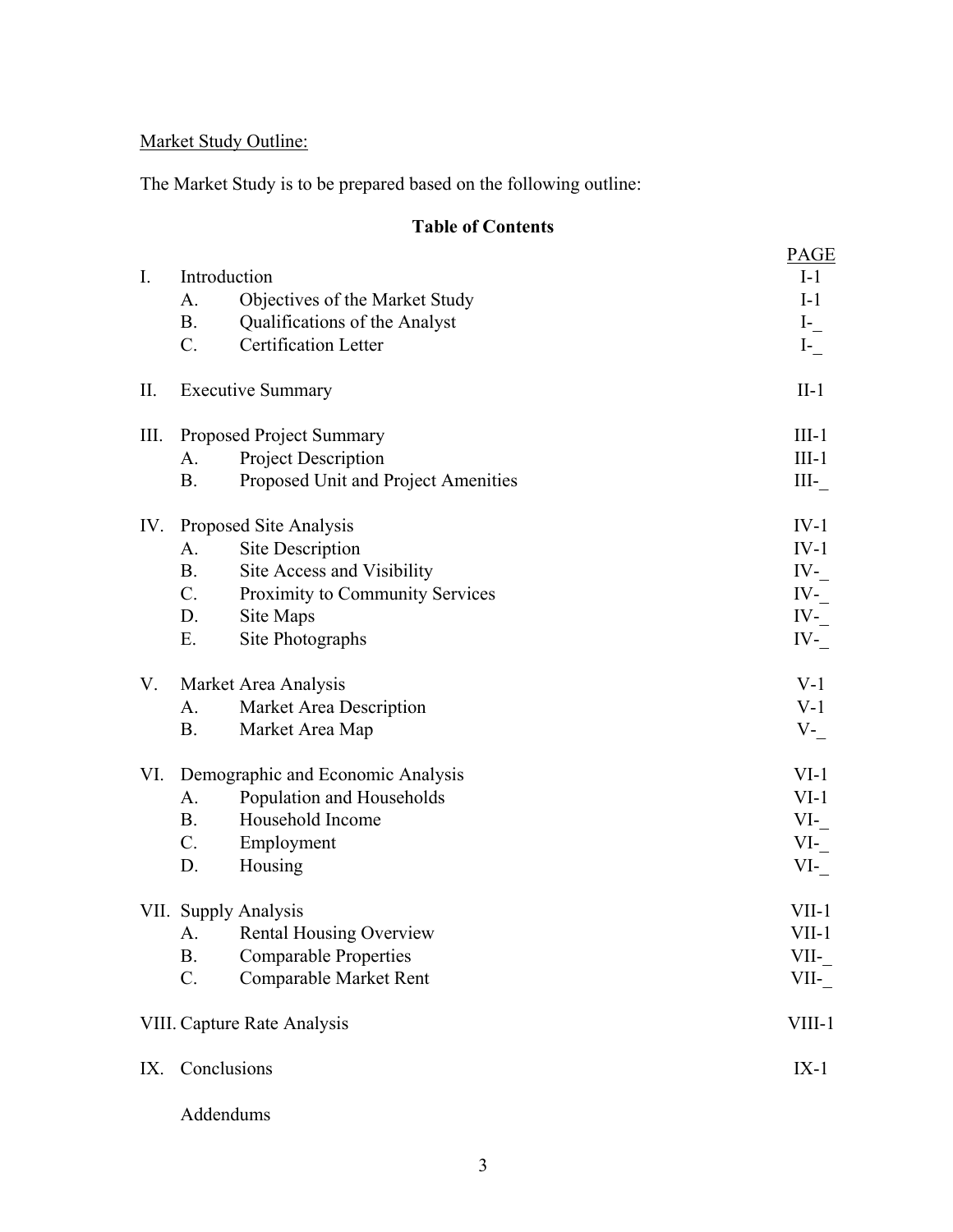# **I. Introduction**

# **A. Objectives of the Market Study**

The Market Analyst must clearly note the target market the proposed development intends to serve (i.e., family, elderly, or special needs population), and the general location of the subject property. The name of the person and entity that contracted the Market Study is to be noted in this section as well. The Market Analyst should also use this section to note any limiting conditions to the study.

# **B. Qualifications of the Analyst**

This section of the study will include a brief summary of the analyst's qualifications and experience in conducting Market Studies for incomerestricted rental housing properties.

# **C. Certification Letter**

The Market Analyst must include the Certification Letter provided as [EXHIBIT 1.](#page-13-0)

# **II. Executive Summary**

The Executive Summary must outline the most pertinent findings for each section that follows. The Executive Summary should not exceed five pages. It should provide brief summaries of the proposed development, site evaluation, market area, demographic and economic trends, rental housing market, comparable market rents, capture rate analysis, and conclusions.

# **III. Proposed Project Summary**

# **A. Project Description**

The Market Analyst must incorporate the Project Summary Table provided as [EXHIBIT 2](#page-14-0) to note the proposed unit mix, unit size, gross rents, utility allowances, and collected rents. In addition, the analyst must specify utility responsibility, and the anticipated date of opening. A description of the number of proposed buildings, their appearance (e.g., 40% brick/60% stucco with tiled roof), number of stories, and construction type (i.e., walk-up, townhouse, high-rise with elevator) is to be provided as well.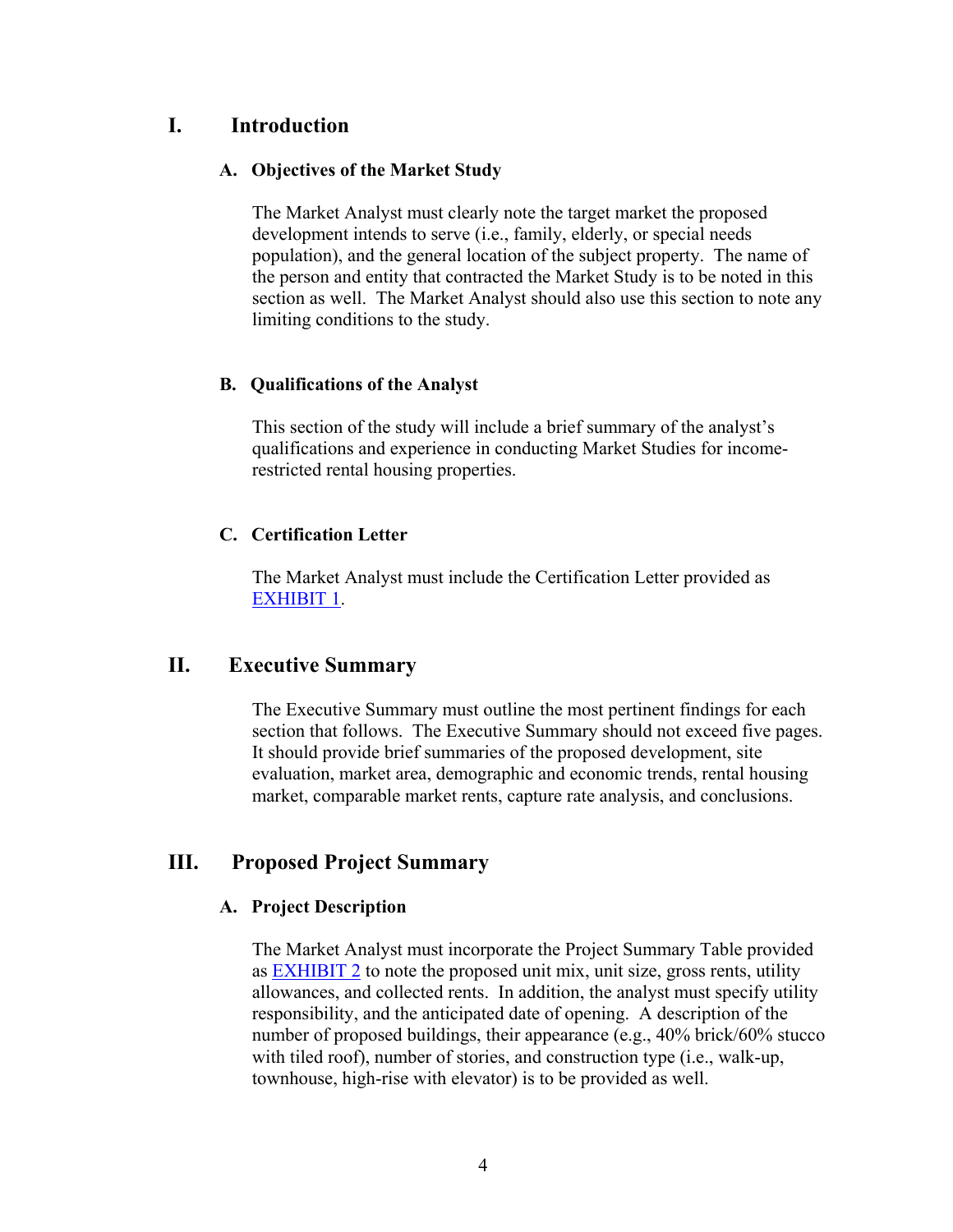For rehabilitation projects, current rents, vacancy rates, and waiting lists by unit type are to be noted. The number of existing units occupied by residents who are expected to be income-eligible for the proposed operating program is to be noted as well.

#### **B. Proposed Unit and Project Amenities**

The Market Analyst must incorporate the Amenities Table provided as [EXHIBIT 3](#page-15-0) to note the unit and project amenities being proposed. The number and type of parking spaces proposed is to be noted, as is the net (heated) square footage of the community building (if proposed). The proposed rent for any optional amenities is to be noted.

For rehabilitation projects, a detailed list of the proposed improvements is to be included as well. (This can be provided by the developer and included as an Addendum to the study.)

# **IV. Proposed Site Analysis**

### **A. Site Description**

The Market Analyst must personally visit the site. The site location is to be described using the nearest roadways. The physical features of the site are to be noted (e.g., flat, undeveloped, and currently being used for agricultural purposes). The size of the site (in acres) must be noted, as well as the proposed unit density. The current land uses for all adjacent property is to be noted, with the analyst commenting on the condition of the property. Additional properties within the site area are to be noted, so as to give the reader a feel for the neighborhood. The current zoning (and applications for revision, if any) of all undeveloped parcels within one half mile of the subject property are to be noted. The positive and negative attributes of the site and site neighborhood, and their impact on project marketability are to be discussed. The census tract that the site is located within is to be noted.

#### **B. Site Access and Visibility**

The roadway(s) providing access to the proposed development are to be described, and the (readily available) traffic counts are to be noted. The Market Analyst will note the proposed site's roadway frontage (in feet), and evaluate the proposed site in terms of its visibility. If the site is located along a secondary roadway, its proximity to the nearest major roadway is to be noted. The analyst will discuss any difficulties with respect to visibility and access, and its impact on marketability.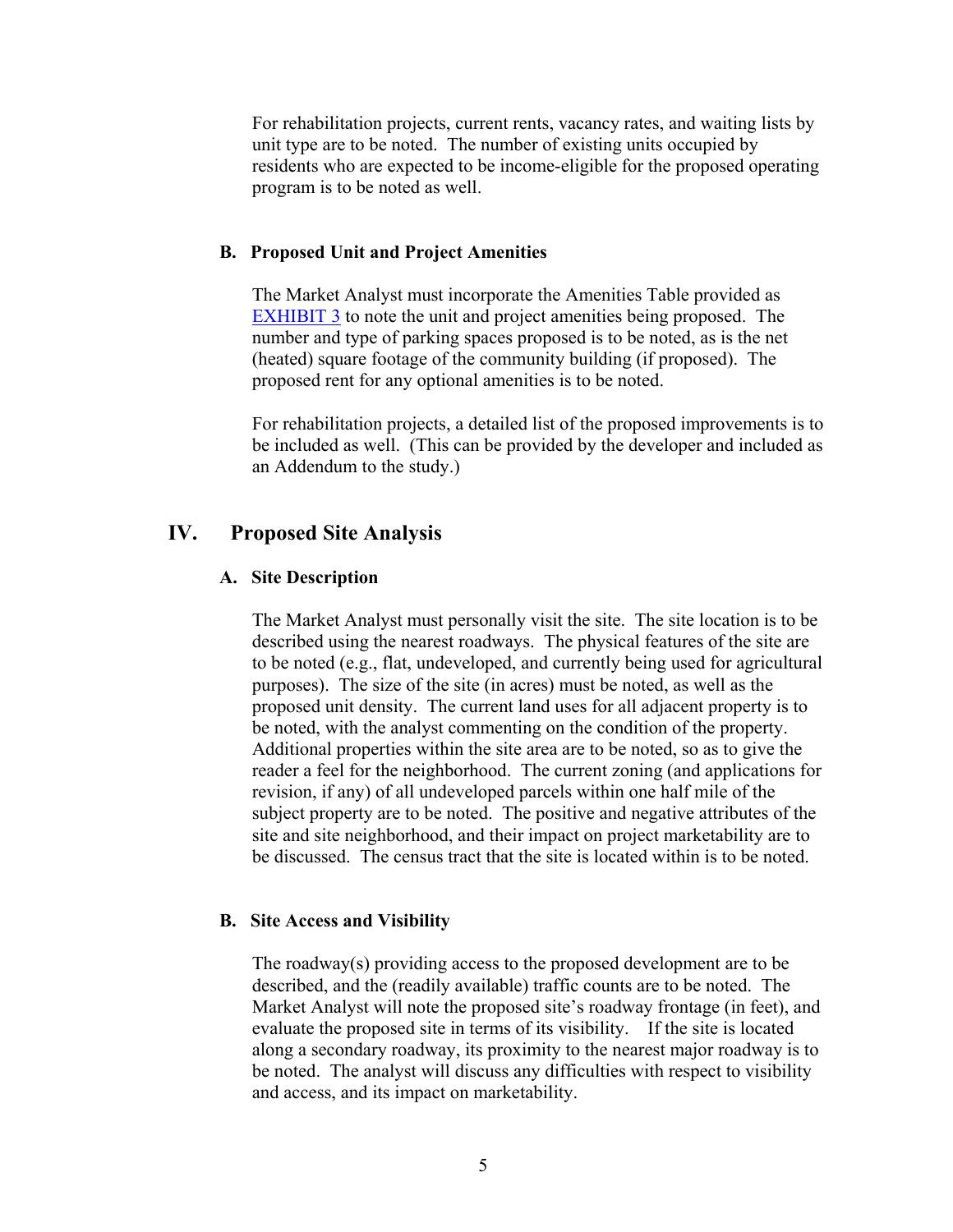### **C. Proximity to Community Services**

The Market Analyst must incorporate the Proximity to Community Services Table provided as **EXHIBIT 4**. Distance (in miles) is to be noted as travel distance (i.e., calculated along dedicated roadways), not as direct distance or "as the crow flies." However, direct distance is to be noted for the nearest site detractions (i.e., excessive noise generators and health hazards, etc.), where appropriate.

# **D. Site Maps**

A map clearly defining the location of the subject property is required. An additional map identifying the proximity of the community services to the site is to be included as well. All maps are to be scaled for distance.

### **E. Site Photographs**

Color photographs of the subject site from various vantage points are to be included. Color photographs of adjacent properties and streetscapes are to be included as well. All photographs are to be described (e.g., view of the site, looking northeast from Main Street / view from the site, looking west toward the adjacent single family home).

# **V. Market Area Analysis**

#### **A. Market Area Description**

The Market Area is the geographic area in which the subject development will compete with similar properties for residents. It is the area in which properties of the same use are affected by the same economic, demographic, and supply and demand factors. It is also the smallest geographic area from where the subject development will draw most of its residents.

The Market Area must be justified (i.e., the analyst must provide a narrative describing the methodology and rationale used to determine the Market Area). The narrative is to include the names and telephone numbers of the local officials interviewed (as well as summaries of those interviews) who assisted in the determination of the Market Area. Local officials include (but are not limited to) area apartment managers, city administrators, postmaster, senior center operators, hospital administrators, and school administrators.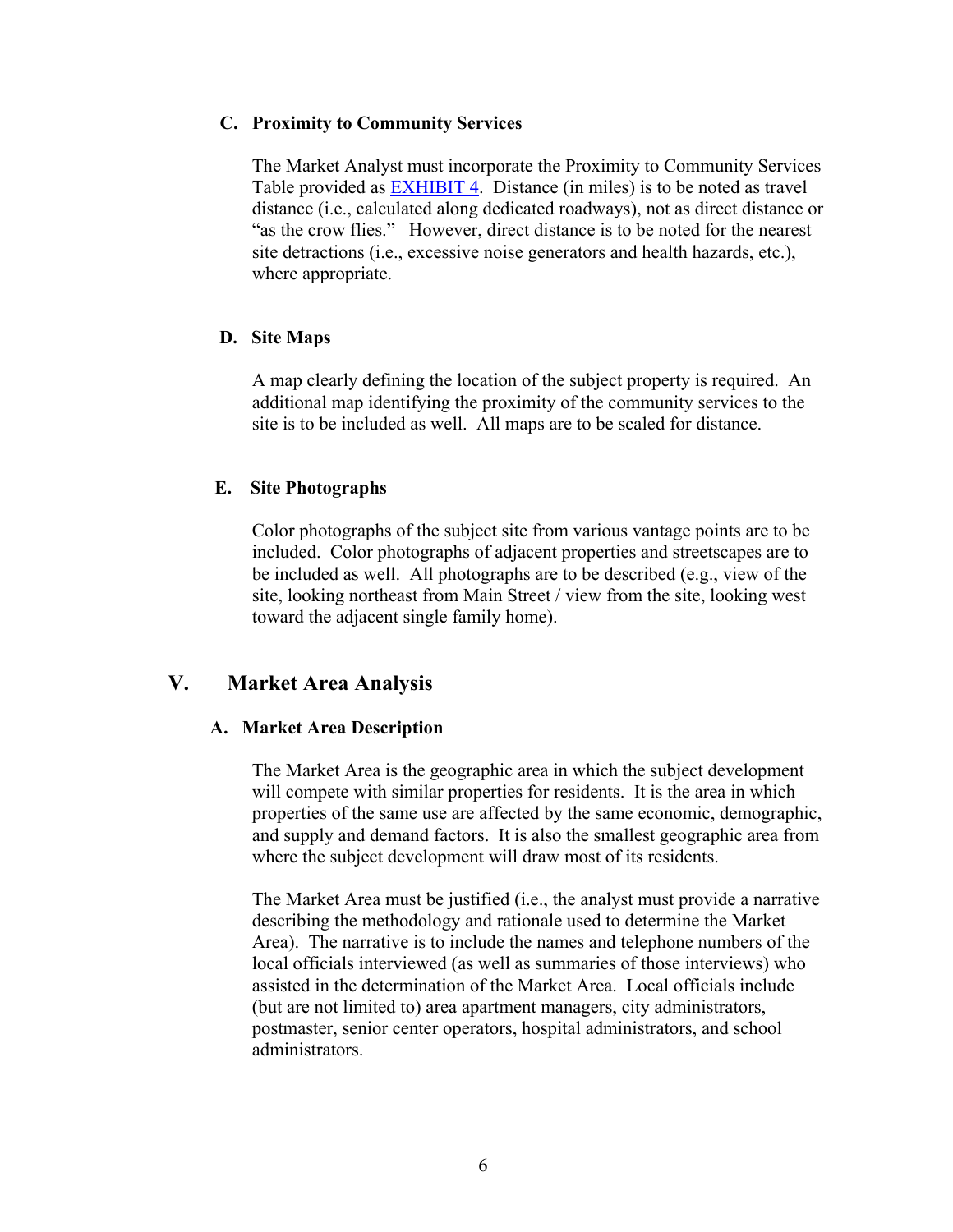For rehabilitation projects, the previous address of existing residents should be evaluated as part of the Market Area determination.

The square mileage of the Market Area is to be noted within the narrative. Market Areas are separated by natural (e.g., rivers and mountains) and manmade (e.g., political and socio-economic) boundaries. Market Areas are not radial, and ADOH prohibits use of the concentric circle approach. Due to demographic applications, ADOH does encourage the use of Census tract boundaries when appropriate. Census tract maps are available at: [http://ftp2.census.gov/plmap/pl\\_trt/st04\\_Arizona/](http://ftp2.census.gov/plmap/pl_trt/st04_Arizona)

# **B. Market Area Map**

A map clearly illustrating the Market Area is required. This map will also note the proposed site location. The map is to be scaled for distance.

# **VI. Demographic and Economic Analysis**

# **A. Population and Households**

Overall population and household trends within the Market Area are to be noted in table format. Data are to be provided for 1990 and 2000, as well as, the current year estimate and 5-year projection. The percentage change between each date is to be noted as well. ADOH prefers that a nationally recognized demographic provider (e.g., Claritas and ESRI Business Information Solutions, etc.) be the source for the current year estimates and 5-year projections.

Distributions of the itemized data that follow are to be presented in table format for 2000, as well as, the current year estimate and 5-year projection (unless otherwise noted):

• Population by Age

.

- Households by Age of Householder
- Households by Tenure (i.e., renters vs. owners) for 2000 only
- Renter Households by Age of Householder for 2000 only
- Renter Households by Household Size for 2000 only

Market studies addressing a proposed development serving persons with disabilities are to include the 2000 distribution of Noninstitutionalized Population with Disabilities by Type of Disability. This data is available from the Census 2000 Summary File 3 (SF 3), Table P41.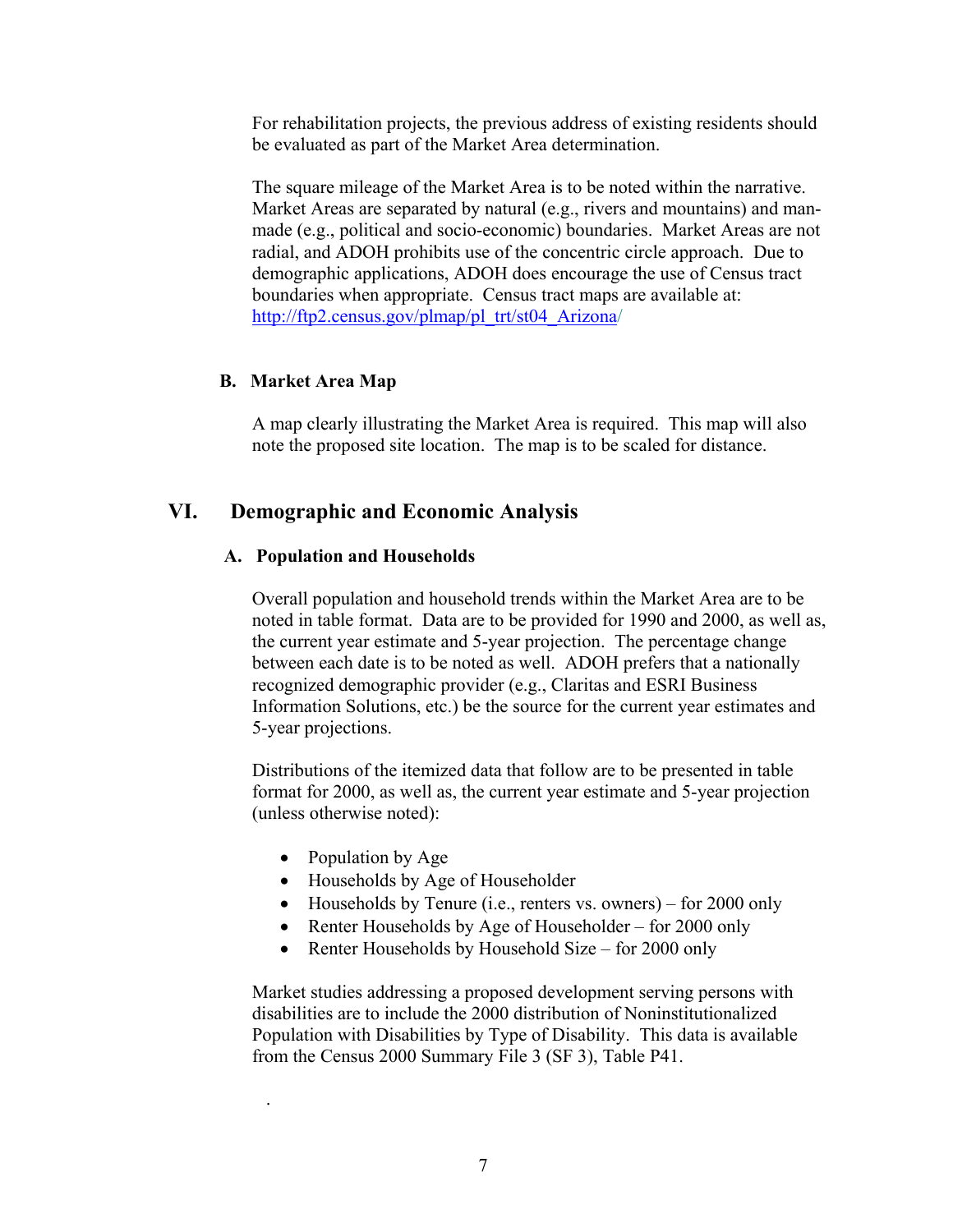### **B. Household Income**

Distributions of Household Income within the Market Area are to be provided in table format for 2000, the current year, and 5-year projection. The 2000 median household income among all households, owner households, and renter households are to be noted.

Distributions of Income among Renter Households are to be provided in table format for 2000, and the anticipated year of project opening. (The 2000 data is available from the Census 2000 Summary File 3 (SF 3), Table HCT11.) **The Market Analyst will need to project the Distribution of Income among Renter Households at the anticipated year of project opening.**

Market studies addressing a proposed development serving an age-restricted population are to include Distributions of Income among Owner Households by Age, as well as, Distributions of Income among Renter Households by Age. Age cohorts of 10 years are to be used, when applicable and where available. The distributions can be limited to those age cohorts applicable to the proposed development (i.e., age  $55+$  or age  $62+$ ).

For all tables, income cohorts of no more than \$5,000 are to be used, when applicable and where available. Households with income over \$50,000 can be condensed into a single cohort.

All tables are to include both the numbers and correlating percentages

# **C. Employment**

A distribution of (nonfarm) employment by major industry classification (e.g., Mining  $-9.5\%$ , Construction  $-24.5\%$ , etc.) is to be provided in table format for the subject county (and MSA, if applicable). For comparison purposes, the distributions are to be provided for both 1995 and 2002. (Refer to:<http://www.de.state.az.us/links/economic/webpage/page4.html>.)

The average annual number of persons employed and unemployment rate (for each year since 1995) must be provided in table format for the subject county and the principle community impacting the subject property (where available). The number of persons employed and unemployment rates for the most recent month is to be included as well. Because monthly data is not seasonally adjusted, the analyst will also note the number of persons employed as well as the unemployment rate for the corresponding month in the previous year. (For instance, if February 2003 is the most recent month from which data is available, the Market Analyst should note the February 2002 data as well.) This will allow for the most current, direct comparison.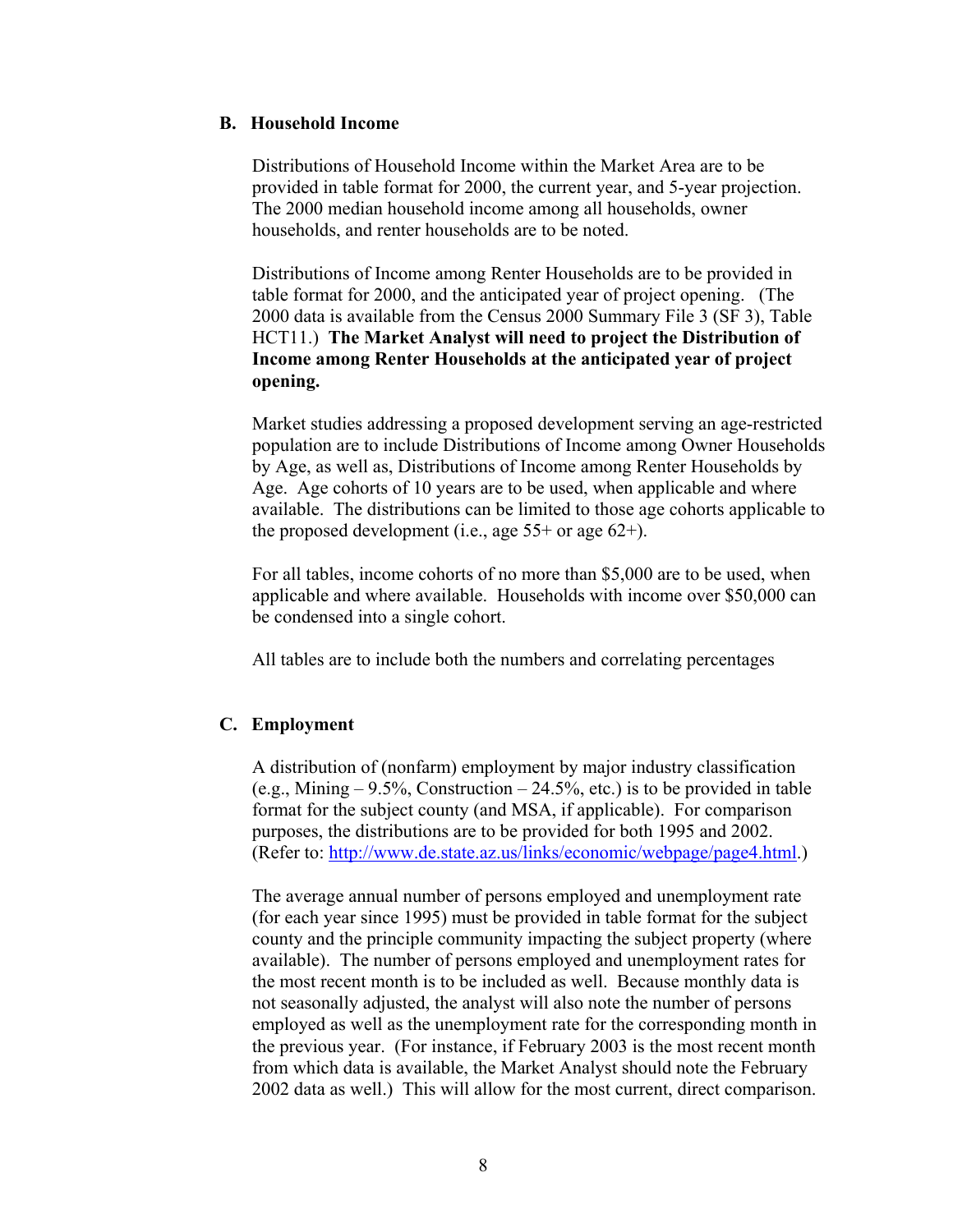The analyst will explain any prevailing trends and major changes from year to year. Data are available from Arizona Department of Economic Security at:<http://www.de.state.az.us/links/economic/webpage/page4.html>

The analyst is to note the major employers, the status of the employers in terms of growth and stability, the approximate salary range of the employees, and the approximate number of employees earning income within the appropriate income range for residency at the proposed development.

# **D. Housing**

Distributions of the itemized data (from the 2000 Census) that follow are to be presented for the Market Area in table format for 2000:

- Vacancy Status
- Vacancies by Year Structure Built
- Tenure by Year Structure Built
- Tenure by Year Householder Moved Into the Unit
- Tenure by Number of Bedrooms within the Unit
- Tenure by Plumbing Facilities by Occupants per Room
- Gross Rent
- Gross Rent as a Percentage of Household Income
- Value for Specified Owner-occupied Housing Units

Market studies addressing age-restricted target populations will also include the following distribution in table format:

- Age of Householder by Monthly Renter Costs as a Percentage of Household Income
- Age of Householder by Monthly Owner Costs as a Percentage of Household Income

The Market Analyst will discuss the affordability of home ownership alternatives available to the target population within the Market Area, and its impact on the proposed rental housing development.

The number of building permits issued within the subject county, and local jurisdiction (where available) is to be noted in table format. The total number of permits issued are to be noted in the table for each year since 1990. (See: [http://wpcarey.asu.edu/seid/arec/index.cfm?page=construct.](http://wpcarey.asu.edu/seid/arec/index.cfm?page=construct)) In instances where building permit activity far exceeds household growth estimates and projections, the Market Analyst will discuss the impact on demand for the subject property.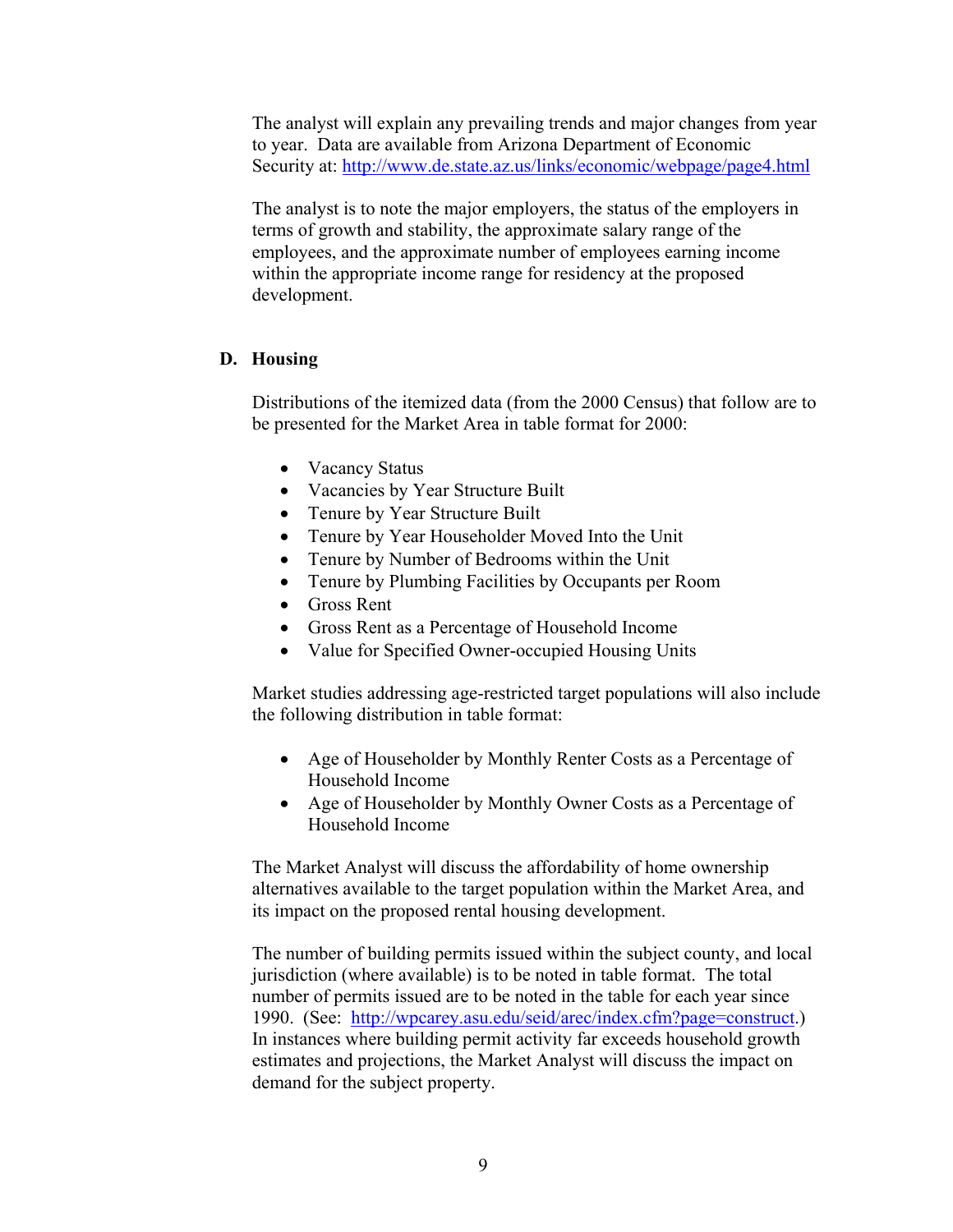# **VII. Supply Analysis**

### **A. Rental Housing Overview**

The Market Analyst must conduct a large enough survey of the existing rental housing product within the Market Area to provide an accurate overview of the entire rental housing market. In addition to market-rate properties, this survey will include all subsidized developments and Tax Credit developments (both those operating with 9% and 4% applicable rates). A survey of available single-family rental homes within the Market Area is to be included if the proposed development includes single-family rental homes.

The actual survey is to be included as an Addendum to the Market Study. The effective date of the survey must be clearly noted. A map (scaled for distance) illustrating the location of each property surveyed, as well as, the subject property is to be included with the survey. Data from the survey is to be aggregated separately for: 1) market-rate and non-subsidized Tax Credit developments, and 2) government subsidized developments. The Market Analyst is to provide, in table format, the distribution of units, and vacancy rates by unit type (i.e., number of bedrooms). A distribution of market-rate and non-subsidized Tax Credit developments and units by year opened/substantially renovated. (Whether a property better represents its original year of opening or its year of renovation is at the Market Analyst's discretion.) The Market Analyst will also note the median rents by unit type for the market-rate and non-subsidized Tax Credit units. In determining the median rents, the collected rents at each property are to be adjusted to a gross rent basis, using the local housing authority's Utility Allowance Worksheet. The Utility Allowance Worksheet is to be included as an Addendum to the Market Study.

In addition to the tables, the Market Analyst will include a narrative summarizing the overall condition of the rental housing market within the Market Area. The narrative is to include discussions of the following:

- Absorption rates experienced at all properties opened within the past 3 years
- Waiting lists
- Rent concessions
- Vacancy rate and rental rate trends
- Seasonality of the market
- Under construction or planned rental housing development

If there are no developments in the planning stages or under construction, a statement to that effect must be provided.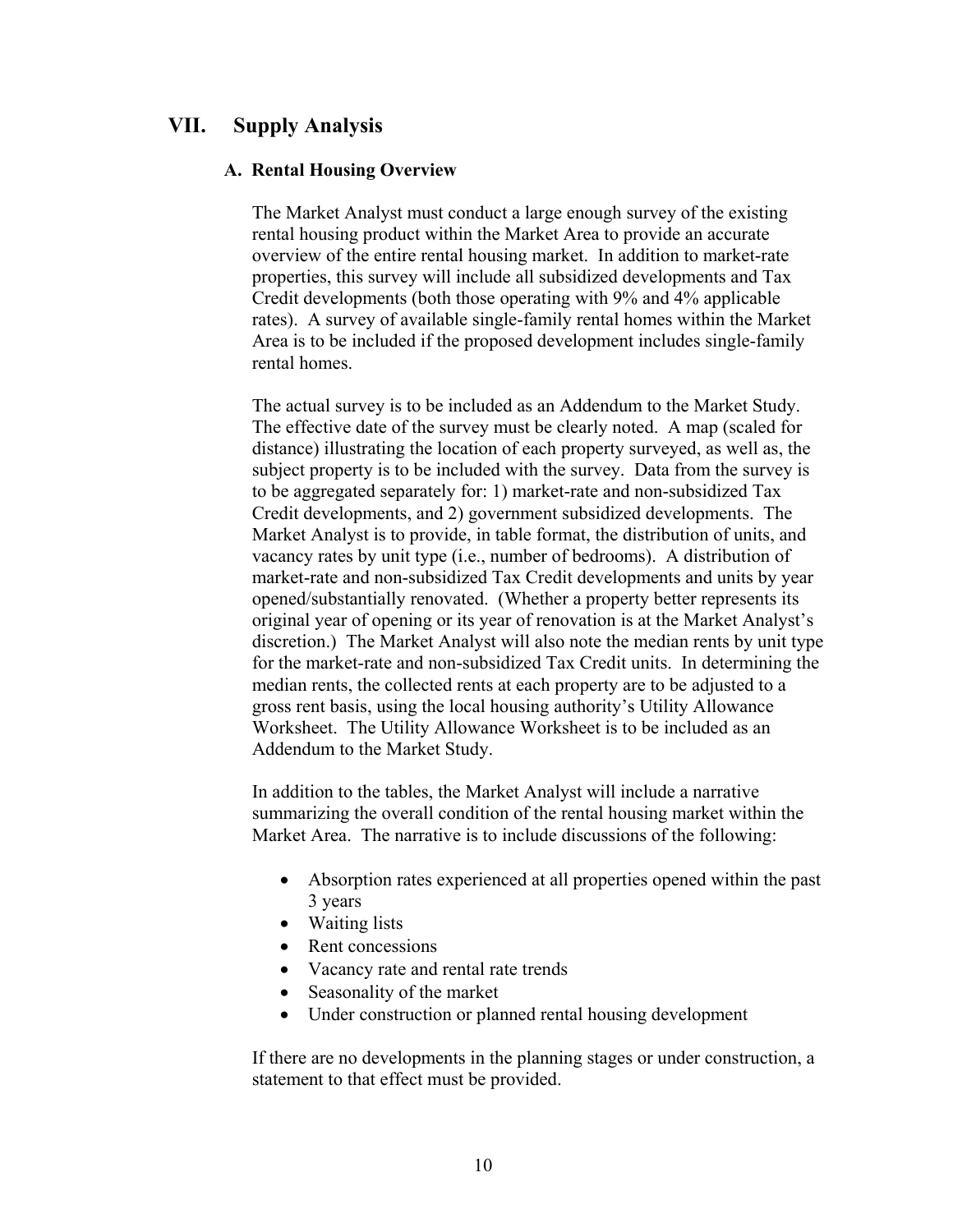# **B. Comparable Properties**

From the survey of existing rental housing product, the Market Analyst is to identify those properties considered most comparable. Comparable Properties are those developments with similar financing, developments serving the same target population, developments offering similar amenity packages, and/or developments offering similar rents. (At least 3 marketrate properties are to be included as Comparable Properties for the purpose of establishing Comparable Market Rent in the section that follows.)

The following information is to be provided in a one-page summary sheet format for each Comparable Property:

- Color photograph of a residential building representative of the entire development
- Name, address, telephone number of the development
- Contact person, date of contact, and mode of contact (i.e., in-person or by telephone)
- Year of opening and year of significant renovation (if applicable)
- Amenities (both unit- and project-related), including parking provisions
- Source of heat, water heating, and cooking (i.e., electric, natural gas, propane, etc.)
- Utility responsibility (i.e., tenant-paid or owner-paid)
- Number of units distributed by structure type (e.g., townhouse, garden-style, etc.) and unit type (i.e., number of bedrooms and baths within the unit)
- Net (heated) square footage of units
- Collected rents and estimated gross rents (Gross rent is derived by adding the estimated cost of tenant-paid utilities to the collected rent. The applicable Utility Allowance Worksheet is to be the source of the utility cost estimates.)
- Vacancy rates by unit type
- Program participation (e.g., HUD Section 8, RD Section 515, Tax Credit, etc.), if applicable
- Tenant profile (e.g., family, elderly, persons with special needs, etc.)
- Waiting lists
- Turnover rate
- Absorption rate (if the property is less than 3 years of age)
- Distance from the subject property

Distance from the subject property (in miles) is to be noted as travel distance (i.e., calculated along dedicated roadways), not as direct distance or "as the crow flies."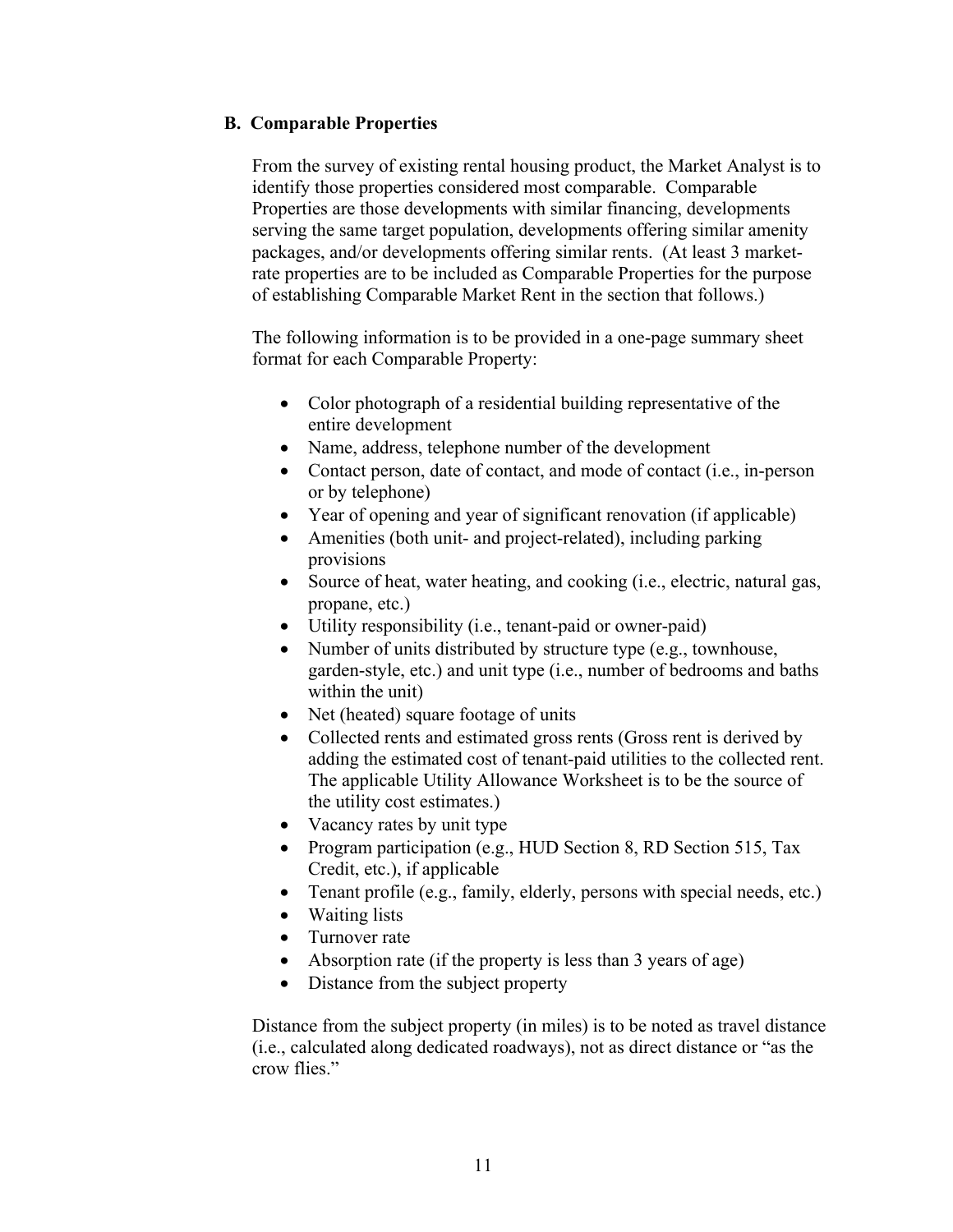For comparable developments in the planning or construction stages, provide as much of the required information (noted on the preceding page) as is available, and include the development's estimated date of market entry.

#### **C. Comparable Market Rent**

The Market Analyst is to determine the Comparable Market Rent(s) for the proposed units, and establish the proposed development's competitive rent advantage over comparable properties. The Market Analyst is to include the comparison tables used in the determination (i.e., HUD form 92273 or functional equivalent) and an explanation of the methodology used. No less than three (3) market-rate properties are to be used in the Comparable Market Rent analysis.

# **VIII. Capture Rate Analysis**

The Market Analyst is to note the appropriate income range for each percent of Area Median Income (AMI) election at the proposed development.

For income-restricted Family Units, the minimum income is to be based on the assumption that the household will apply up to 40% of their gross income towards their total housing expense. The maximum income is to be based on the assumption that population per household will equal the number of bedrooms plus one (1). For example, the population of an efficiency unit is assumed to be 1 (i.e., zero bedrooms plus 1 equals 1), and the population of a three-bedroom unit is assumed to be 4 (i.e., 3 bedrooms plus 1 equals 4).

For income-restricted Senior Units, the minimum income is to be based on the assumption that the household will apply up to 45% of their gross income towards their total housing expense. The maximum income is to be based on the assumption that just one person will occupy all senior units, regardless of the number of bedrooms within the unit. The Senior Capture Rate Analysis must focus on the targeted age group (i.e., age 55+, or in the case of federally subsidized units - age  $62+$ ). Up to 10% of the age- and income-appropriate homeowners within the Market Area may be included in the Senior Capture Rate analysis. (Homeowners are not to be included in the Family Capture Rate Analysis.)

For market-rate units, the Market Analyst must make some reasonable determination of a maximum income level beyond which a household will not likely be a participant in the rental market. The Market Analyst must clearly note the assumptions used in determining the appropriate income range for the proposed market rate units.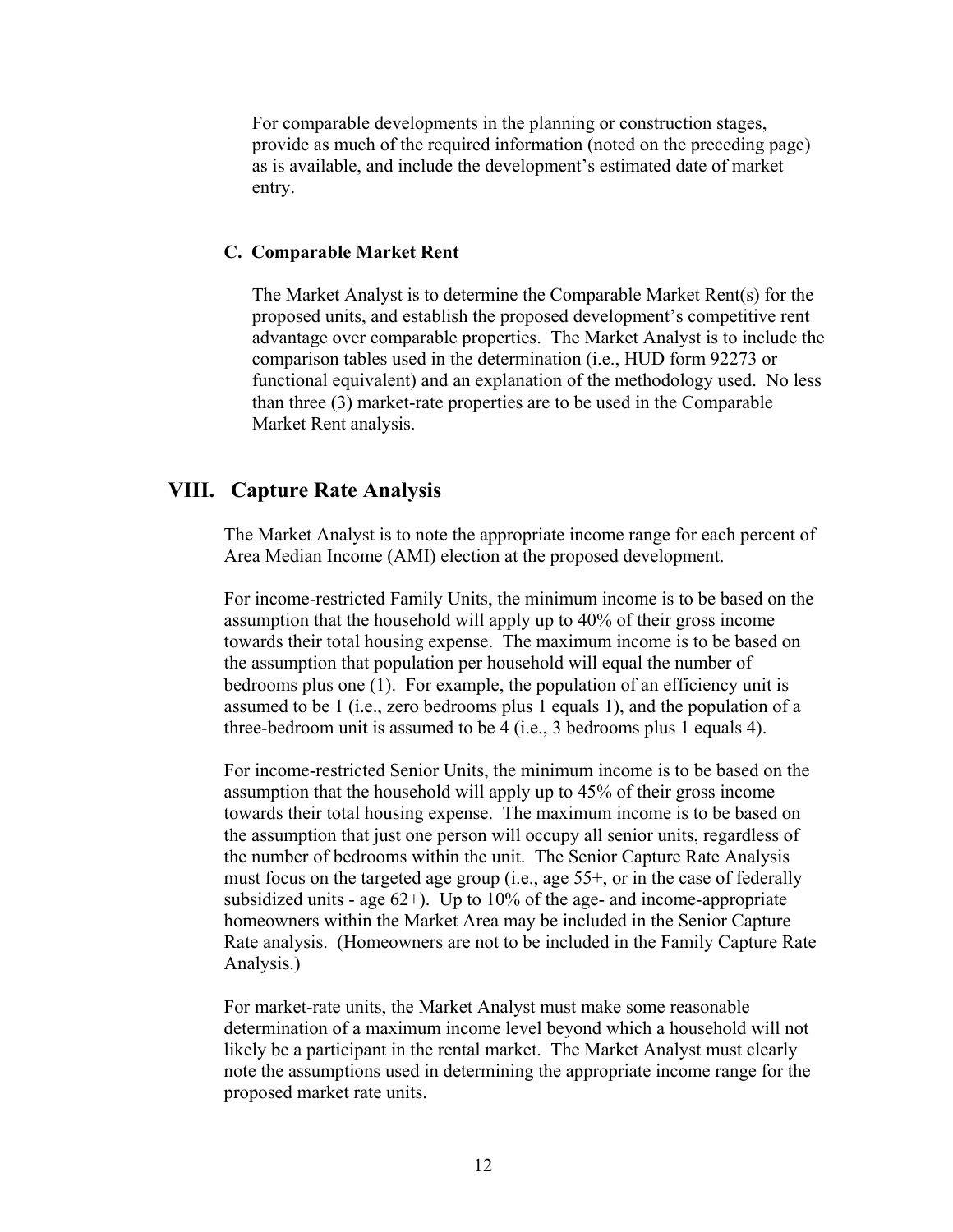For units with project-based rental assistance, the appropriate income range can extend down to \$0.

In summarizing the Capture Rate Analysis, the Market Analyst is to use the applicable table provided as [EXHIBIT 5](#page-17-0).

# **IX. Conclusions**

The Market Analyst will summarize the proposed development's strengths and weaknesses in terms of the Market Area's rental housing market and target population.

The Market Analyst must project an absorption rate, and stabilized occupancy rate (e.g., 95%, 93%, etc.) for the subject development, **as proposed.** The analyst's anticipated absorption period and turnover rate for the subject development are to be noted as well. If the anticipated absorption rate causes the proposed development's initial absorption period to extend beyond one year, "replacement absorption" (i.e., the need to re-rent vacated units due to tenant turnover) needs to be factored into the Market Analyst's projection. (The subject property's absorption period is considered to start as soon as its first unit is certified for occupancy.)

For renovation projects, the Market Analyst is to note the anticipated number of existing (program-eligible) residents who will elect to remain at the property through its renovation. With respect to the anticipated absorption period of renovation projects, the Market Analyst is to note the projection in two ways: 1) using the anticipated retention level and, 2) using the assumption that no residents will elect to remain at the property.

If an unusually slow absorption rate and/or unusually low stabilized occupancy rate is anticipated, the Market Analyst is to indicate if it is due more so to market-related issues or product-related issues. The Market Analyst is encouraged to make recommendations as to how the proposed development could be better structured to succeed within the market.

The Market Analyst is to evaluate the impact the proposed development will have on the occupancy rates of all income-restricted properties within the Market Area. This evaluation is to result in a table noting each incomerestricted rental housing property, its current vacancy rate, and anticipated vacancy rate at the subject property's projected date of stabilized occupancy.

A list of all ADOH-Tax Credit funded rental housing properties (existing and under development), are available for review at the following sites: <http://www.housingaz.com/UPLOAD/LIHTC completed prop.pdf> <http://www.housingaz.com/UPLOAD/LIHTC Carryover prop.pdf>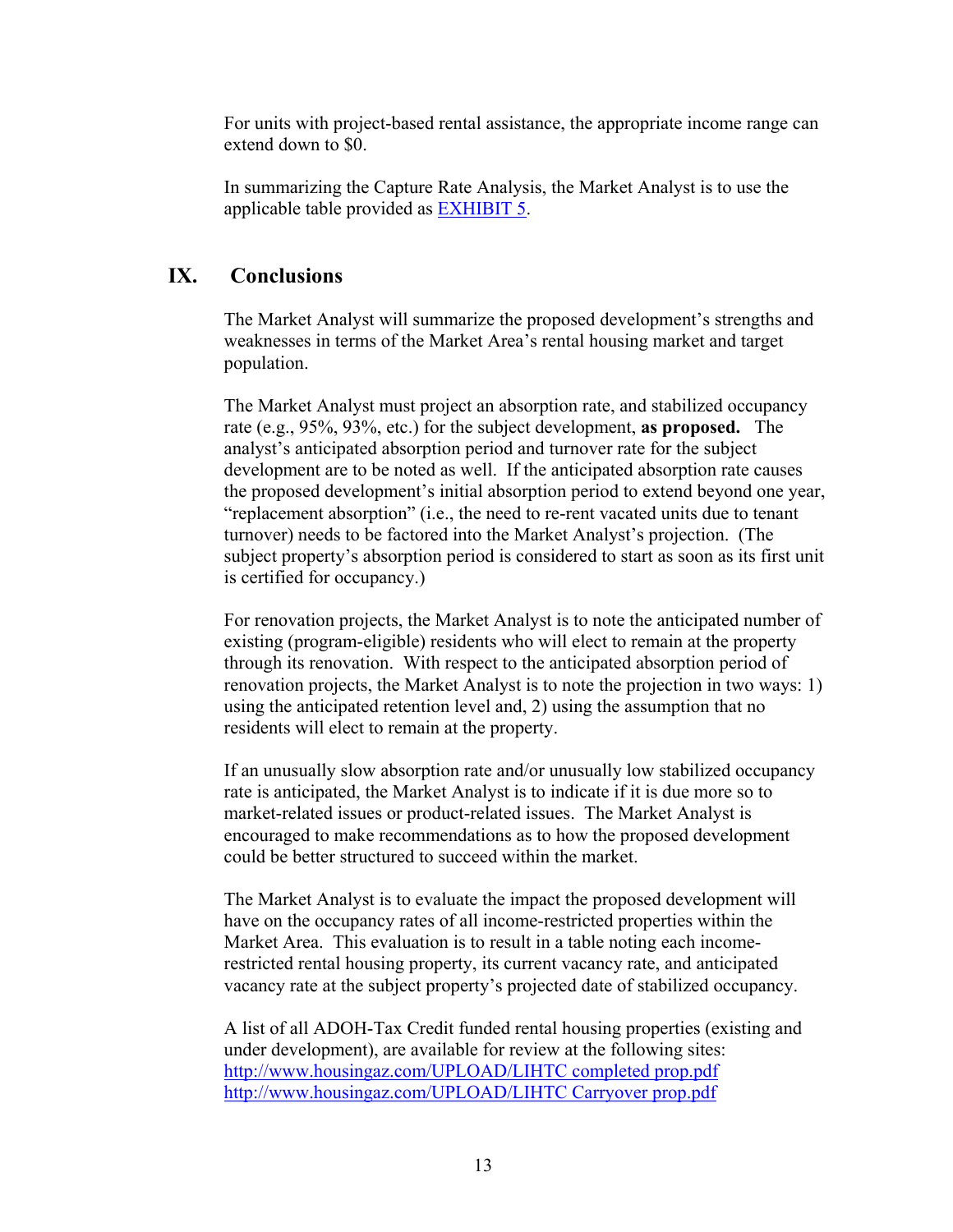# **EXHIBIT 1 – Certification Letter**

#### **Arizona Department of Housing Market Study Certification**

<span id="page-13-0"></span>The undersigned, a recognized firm of independent market analysts knowledgeable and experienced in the development of affordable rental properties, completed this Market Study of (Development Name) in (Community Name), Arizona for (Developer/Applicant name).

To the best of our knowledge, all data contained in this report is correct to the extent that the local, State of Arizona, and federal recording agencies, and demographic suppliers accurately record and publish this data. All projections were based on current professionally accepted methodology.

The market analyst has no financial interest in the proposed project or in any other matters involving the Developer or Applicant, or their principals. The relationship of the market analyst is limited to that of an independent market analyst. The fee assessed for the study was not contingent on the proposed development or application being approved by the Arizona Department of Housing.

The market analyst made a physical inspection of the market area, reviewed all relevant data, conducted personal interviews with local apartment managers, government officials, local real estate professionals, and service providers, and independently established the conclusions for this report.

By: \_\_\_\_

**(Market Analyst Company)** 

 $By:$ 

**(Authorized Representative)** 

Title: **The Communist Street Street Street Street Street Street Street Street Street Street Street Street Street Street Street Street Street Street Street Street Street Street Street Street Street Street Street Street Stre** 

| Date: |
|-------|
|-------|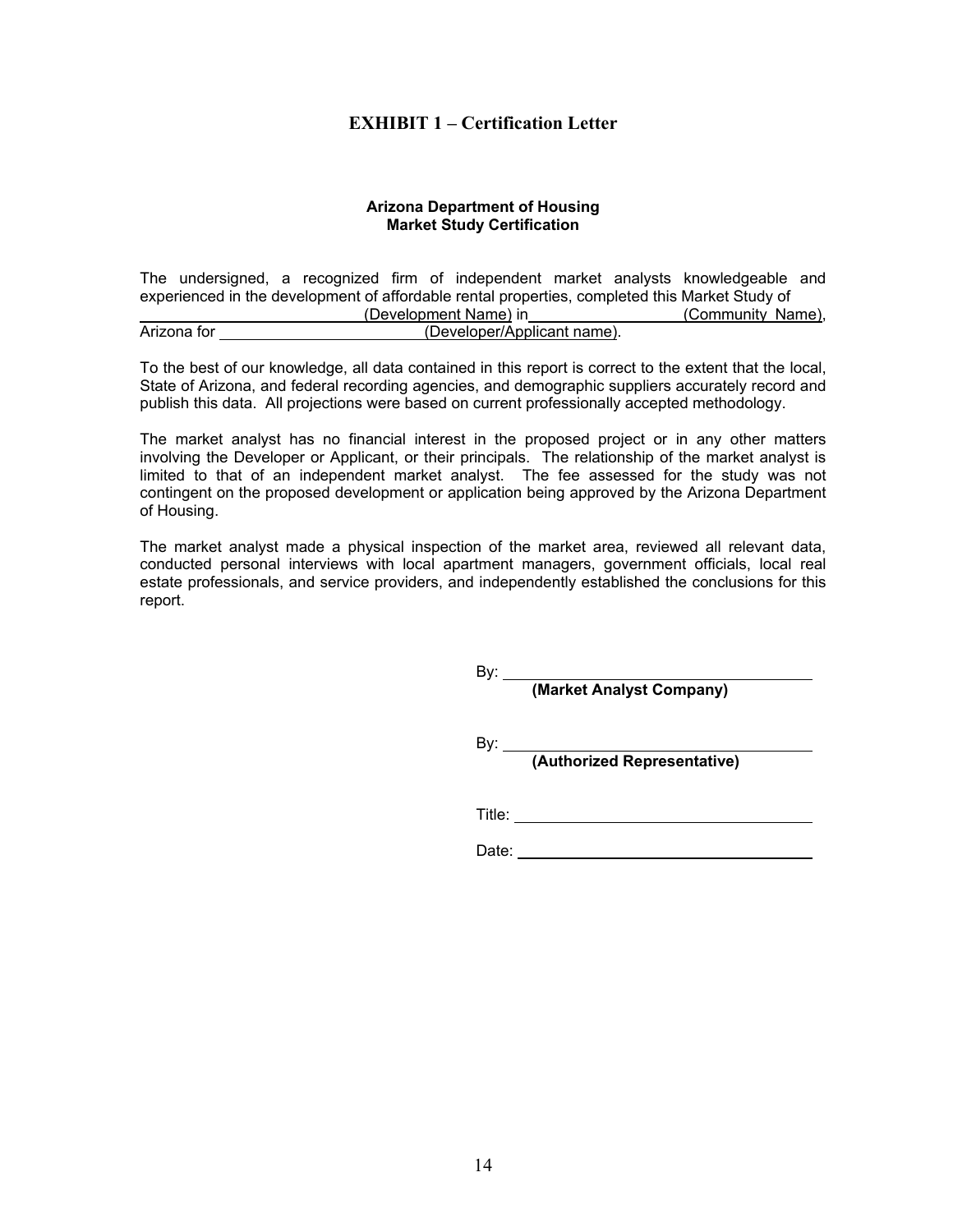# **EXHIBIT 2 – Project Summary Table**

<span id="page-14-0"></span>

|                  | <b>PERCENT</b>                 |                    |                              |                                       | <b>RENTS AT OPENING*</b> |                  |                      |
|------------------|--------------------------------|--------------------|------------------------------|---------------------------------------|--------------------------|------------------|----------------------|
|                  | <b>OF AREA</b>                 | <b>NUMBER</b>      | <b>NET</b>                   | <b>MAXIMUM</b>                        |                          |                  |                      |
| <b>UNIT TYPE</b> | <b>MEDIAN</b><br><b>INCOME</b> | OF<br><b>UNITS</b> | <b>SQUARE</b><br><b>FEET</b> | <b>ALLOWABLE</b><br><b>GROSS RENT</b> |                          | <b>UTILITY</b>   |                      |
|                  |                                |                    |                              |                                       | <b>GROSS</b>             | <b>ALLOWANCE</b> | <b>COLLECTED</b>     |
| EFFICIENCY/      | 20%                            |                    |                              | \$                                    | \$                       | S                | \$                   |
| 1 BATH           | 30%                            |                    |                              | \$                                    | \$                       | \$               | \$                   |
|                  | 40%                            |                    |                              | \$                                    | \$                       |                  | \$                   |
|                  | 50%                            |                    |                              | \$                                    | \$                       | \$               | $\overline{\$}$      |
|                  | 60%                            |                    |                              | \$                                    | \$                       | \$               | \$                   |
|                  | <b>MKT</b>                     |                    |                              | N/A                                   | \$                       | \$               | \$                   |
| ONE-BEDROOM/     | 20%                            |                    |                              | \$                                    | \$                       | \$               | \$                   |
| 1 BATH           | 30%                            |                    |                              | \$                                    | \$                       | \$               | \$                   |
|                  | 40%                            |                    |                              | \$                                    | \$                       |                  | \$                   |
|                  | 50%                            |                    |                              | \$                                    | \$                       |                  | \$                   |
|                  | 60%                            |                    |                              | \$                                    | \$                       | \$               | \$                   |
|                  | <b>MKT</b>                     |                    |                              | N/A                                   | \$                       | \$               | \$                   |
| TWO-BEDROOM/     | 20%                            |                    |                              | \$                                    | \$                       | $\mathbf S$      | \$                   |
| 1 BATH           | 30%                            |                    |                              | \$                                    | \$                       | \$               | \$                   |
|                  | 40%                            |                    |                              | \$                                    | \$                       | \$               | \$                   |
|                  | 50%                            |                    |                              | \$                                    | \$                       |                  | \$                   |
|                  | 60%                            |                    |                              | \$                                    | \$                       |                  | \$                   |
|                  | <b>MKT</b>                     |                    |                              | N/A                                   | \$                       | \$               | \$                   |
| TWO-BEDROOM/     | 20%                            |                    |                              | \$                                    | \$                       | \$               | \$                   |
| 2 BATH           | 30%                            |                    |                              | \$                                    | \$                       | \$               | \$                   |
|                  | 40%                            |                    |                              | \$                                    | \$                       |                  | \$                   |
|                  | 50%                            |                    |                              | \$                                    | \$                       |                  | \$                   |
|                  | 60%                            |                    |                              | \$                                    | \$                       | \$               | \$                   |
|                  | <b>MKT</b>                     |                    |                              | N/A                                   | \$                       | \$               | \$                   |
| THREE-BEDROOM/   | 20%                            |                    |                              | \$                                    | $\mathbf S$              | $\mathbf S$      | $\sqrt{\ }$          |
| 2 BATH           | 30%                            |                    |                              | \$                                    | \$                       | \$               | \$                   |
|                  | 40%                            |                    |                              | \$                                    | \$                       |                  | \$<br>\$             |
|                  | 50%                            |                    |                              | $\overline{\$}$                       | \$                       |                  |                      |
|                  | 60%                            |                    |                              | \$                                    | \$                       |                  | \$                   |
|                  | <b>MKT</b>                     |                    |                              | N/A                                   | \$                       | \$               | $\dot{\mathbf{s}}$   |
| FOUR-BEDROOM/    | 20%                            |                    |                              | \$                                    | \$                       | \$               | $\sqrt{\frac{2}{3}}$ |
| 2 BATH           | 30%                            |                    |                              | \$                                    | \$                       | \$               |                      |
|                  | 40%                            |                    |                              | \$                                    | \$                       |                  | s<br>\$<br>\$        |
|                  | 50%                            |                    |                              | \$                                    | \$                       | \$               |                      |
|                  | 60%                            |                    |                              | \$                                    | \$                       | \$               | \$                   |
|                  | <b>MKT</b>                     |                    |                              | N/A                                   | \$                       | $\mathbf S$      | \$                   |
| <b>TOTAL</b>     |                                |                    |                              |                                       |                          |                  |                      |

TOTAL

 $*$  200 MKT: Market Rate

N/A: Not Applicable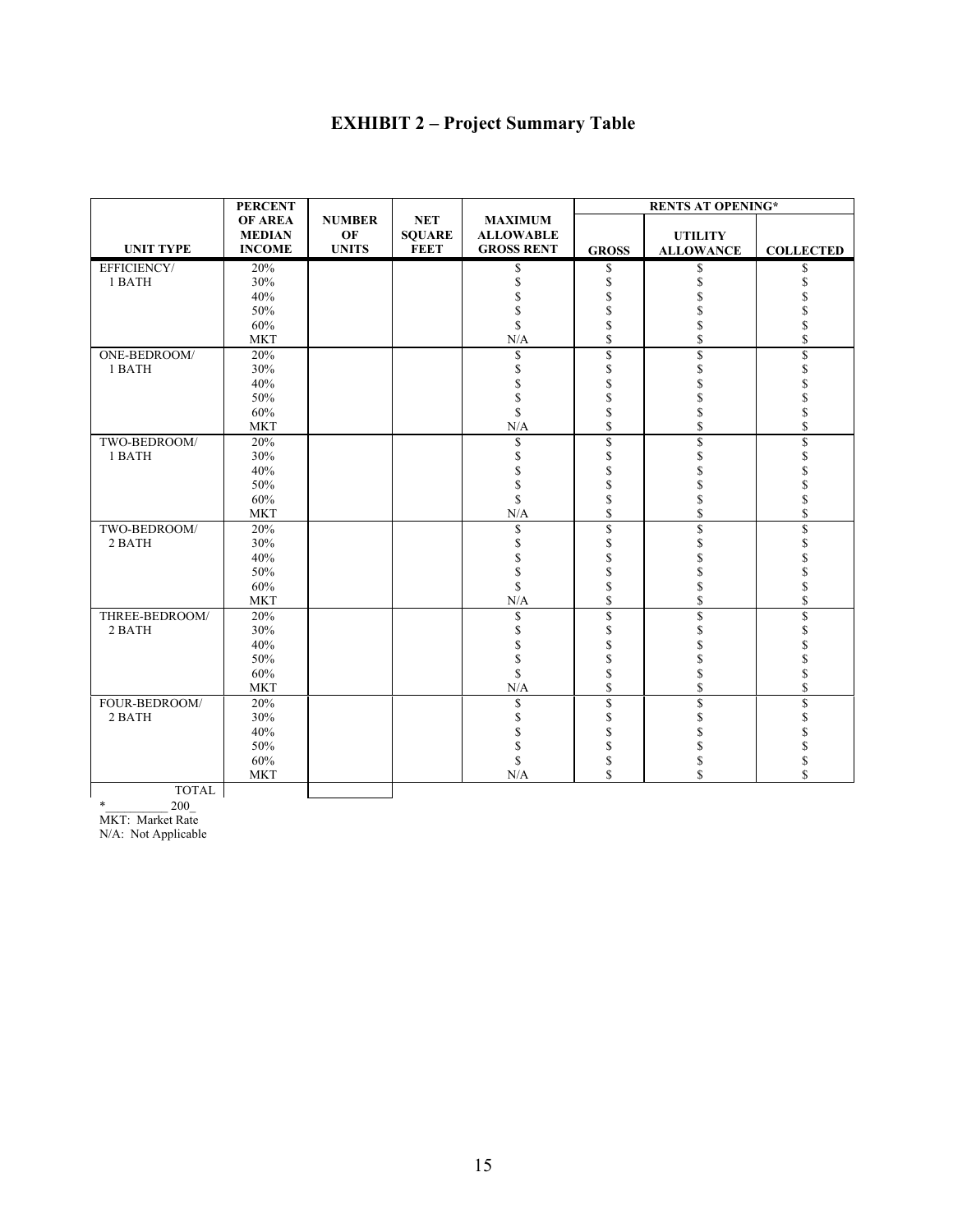# **EXHIBIT 3 – Proposed Amenities**

<span id="page-15-0"></span>

| <b>UNIT AMENITIES</b>     | <b>PROJECT AMENITIES</b>        |
|---------------------------|---------------------------------|
| <b>RANGE</b>              | <b>ON-SITE MANAGEMENT</b>       |
| <b>REFRIGERATOR</b>       | <b>COMMUNITY BUILDING/ROOM</b>  |
| <b>DISHWASHER</b>         | <b>NET SQUARE FEET)</b>         |
| <b>DISPOSAL</b>           | LAUNDRY                         |
| <b>WASHER &amp; DRYER</b> | <b>RESIDENT BUSINESS CENTER</b> |
| <b>WASHER/DRYER</b>       | DAY CARE CENTER                 |
| <b>HOOKUPS</b>            |                                 |
| <b>CARPETING</b>          | <b>EXERCISE ROOM</b>            |
| <b>WINDOW COVERINGS</b>   | <b>SWIMMING POOL</b>            |
| PATIO/BALCONY             | <b>PLAYGROUND</b>               |
| <b>BASEMENT</b>           | <b>TENNIS COURT</b>             |
| <b>CARPORT</b>            | <b>BASKETBALL COURT</b>         |
| <b>GARAGE</b>             | RAQUETBALL COURT                |
| <b>INTERCOM SYSTEM</b>    | <b>WALKING TRAIL</b>            |
| <b>SECURITY SYSTEM</b>    | <b>LAKE</b>                     |
| OTHER:                    | OTHER:                          |
|                           |                                 |
|                           |                                 |
|                           |                                 |
|                           |                                 |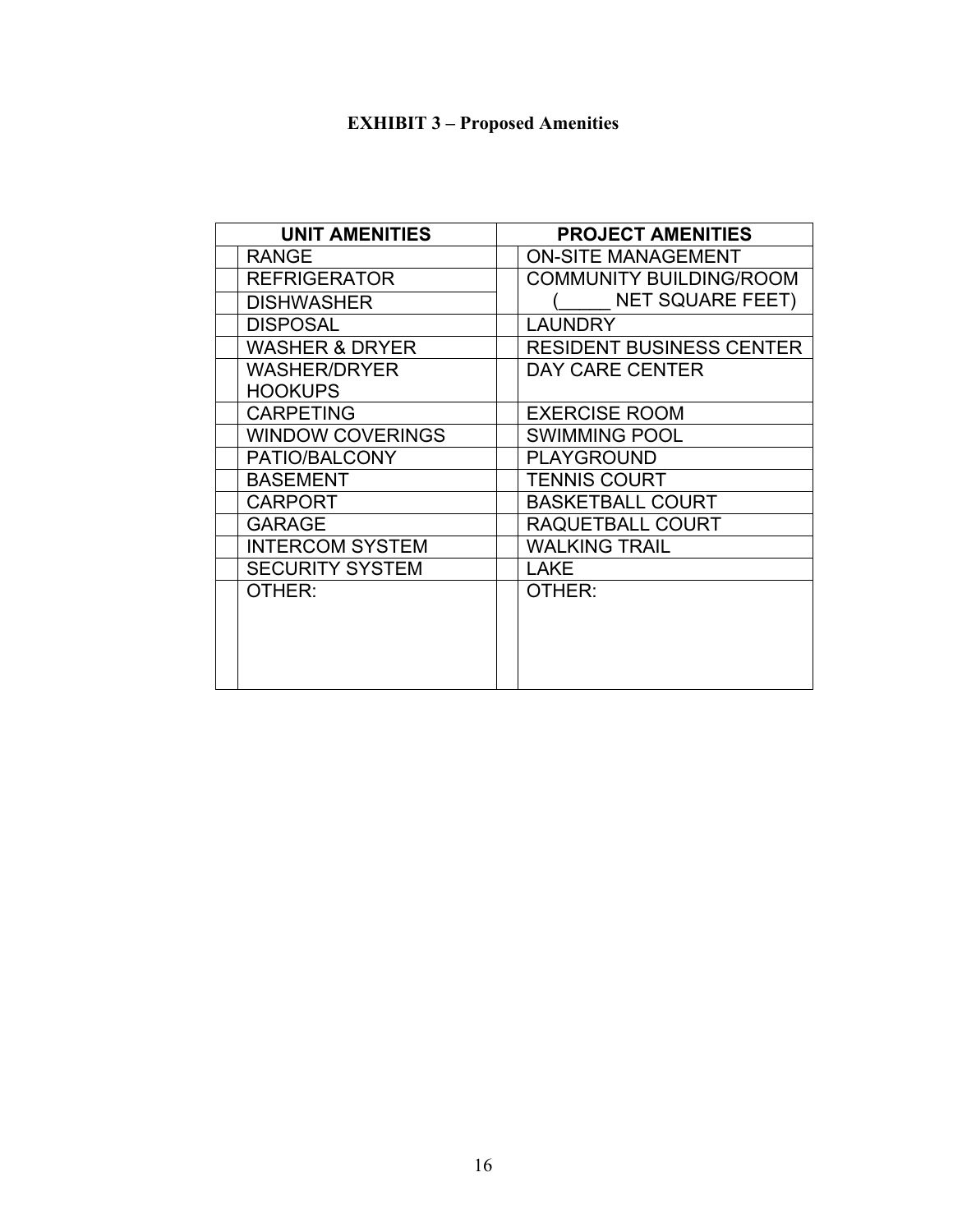<span id="page-16-0"></span>

|                                            |             | <b>TRAVEL DISTANCE*</b><br><b>FROM SITE</b> |
|--------------------------------------------|-------------|---------------------------------------------|
| <b>COMMUNITY SERVICES</b>                  | <b>NAME</b> | (IN MILES)                                  |
| <b>MAJOR HIGHWAY(S)</b>                    |             |                                             |
| <b>PUBLIC BUS STOP</b>                     |             |                                             |
| <b>MAJOR EMPLOYERS /</b>                   |             |                                             |
| <b>EMPLOYMENT CENTERS</b>                  |             |                                             |
| <b>CONVENIENCE STORE</b>                   |             |                                             |
| <b>GROCERY</b>                             |             |                                             |
| <b>DISCOUNT DEPARTMENT</b>                 |             |                                             |
| <b>STORE</b>                               |             |                                             |
| <b>SHOPPING CENTER /</b>                   |             |                                             |
| <b>MALL</b>                                |             |                                             |
| <b>SCHOOLS:</b>                            |             |                                             |
| <b>ELEMENTARY</b>                          |             |                                             |
| <b>MIDDLE / JUNIOR HIGH</b><br><b>HIGH</b> |             |                                             |
| <b>HOSPITAL</b>                            |             |                                             |
| <b>POLICE</b>                              |             |                                             |
|                                            |             |                                             |
| <b>FIRE</b>                                |             |                                             |
| POST OFFICE                                |             |                                             |
| <b>BANK</b>                                |             |                                             |
| <b>SENIOR CENTER</b>                       |             |                                             |
| <b>RECREATIONAL</b>                        |             |                                             |
| <b>FACILITIES</b>                          |             |                                             |
| <b>OTHER</b>                               |             |                                             |

# **EXHIBIT 4 – Community Services and Site Area Detractions**

\*CALCULATED ALONG DEDICATED ROADWAYS

| <b>SITE AREA DETRACTIONS</b>    | <b>DIRECT DISTANCE*</b><br><b>FROM SITE</b><br>(IN MILES) |
|---------------------------------|-----------------------------------------------------------|
| <b>ACTIVE RAILROADS</b>         |                                                           |
| <b>FREEWAYS</b>                 |                                                           |
| NATURAL WASH AREAS              |                                                           |
| <b>HIGH TENSION POWER LINES</b> |                                                           |
| <b>LANDFILL / GARBAGE DUMP</b>  |                                                           |
| OIL / CHEMICAL REFINERY         |                                                           |
| <b>POWER PLANT</b>              |                                                           |
| <b>OTHER</b>                    |                                                           |

\*DIRECT DISTANCE IS "AS THE CROW FLIES"